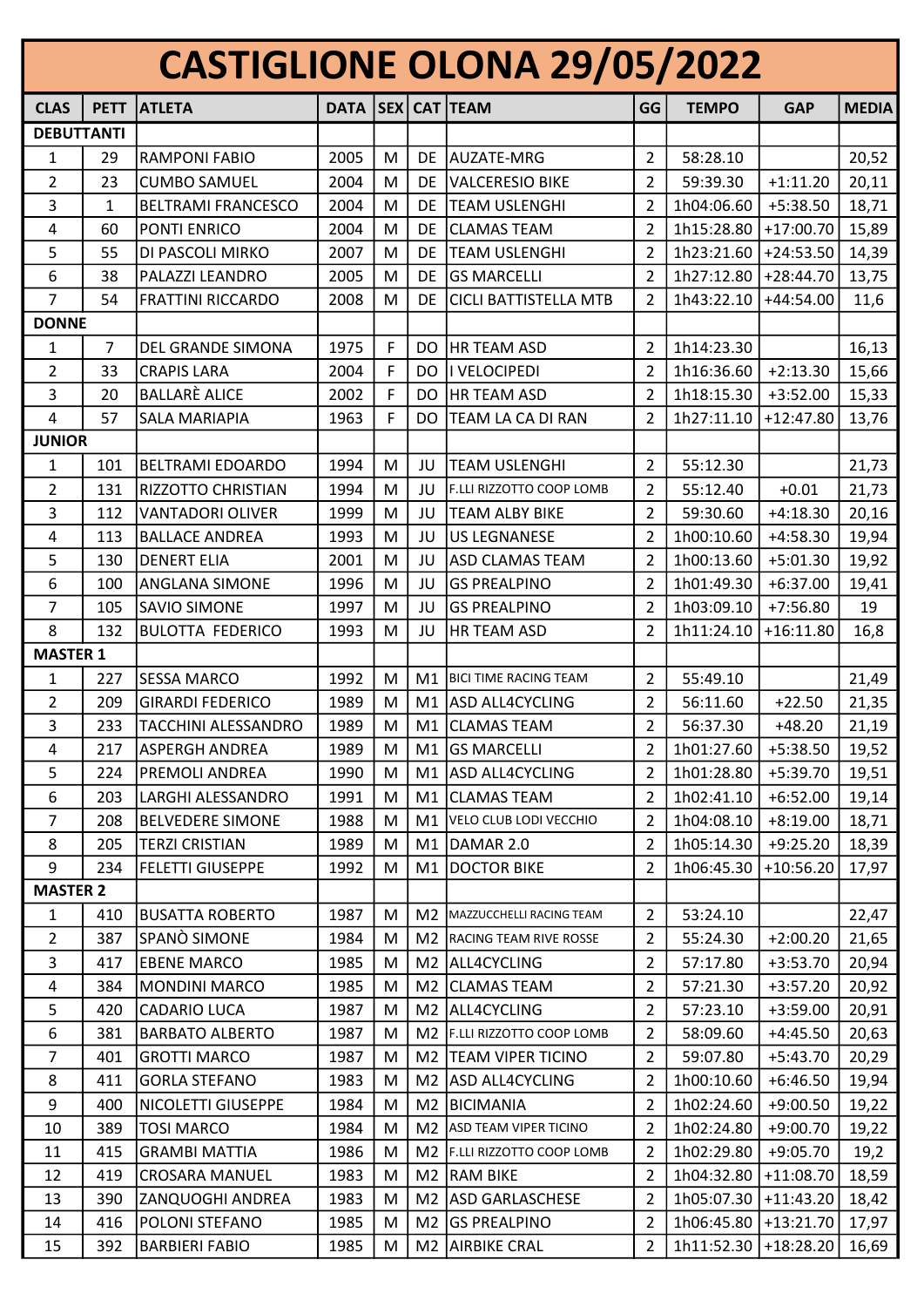| 16              | 406  | PIOTTI ALESSANDRO           | 1983 | M |                | M2 FUNTOS BIKE               | 2              | 1h16:03.10   +22:39.00 |             | 15,77 |
|-----------------|------|-----------------------------|------|---|----------------|------------------------------|----------------|------------------------|-------------|-------|
| 17              | 386  | <b>RUBINO GUIDO</b>         | 1983 | M | M <sub>2</sub> | <b>ASD COMPACT TEAM</b>      | $\overline{2}$ | 1h17:23.30             | +23:59.20   | 15,5  |
| <b>MASTER 3</b> |      |                             |      |   |                |                              |                |                        |             |       |
| 1               | 575  | PASQUALI FABIO              | 1978 | M | M <sub>3</sub> | AMICI ACSI CICLISMO BS       | 2              | 54:14.30               |             | 22,12 |
| 2               | 589  | MISURACA ANDREA             | 1978 | M | M <sub>3</sub> | <b>GS MARCELLI</b>           | 2              | 55:43.80               | $+1:29.50$  | 21,53 |
| 3               | 598  | <b>D'AMBROS GIANLUCA</b>    | 1980 | M | M <sub>3</sub> | UC INDUNO OLONA              | 2              | 55:45.80               | $+1:31.50$  | 21,51 |
| $\overline{4}$  | 562  | <b>GRECO ROSARIO</b>        | 1981 | M | M <sub>3</sub> | <b>VELO CLUB CAPRIASCA</b>   | $\overline{2}$ | 56:37.60               | $+2:23.30$  | 21,19 |
| 5               | 618  | PIVOTTO CLAUDIO             | 1979 | M | M <sub>3</sub> | <b>CLAMAS TEAM</b>           | 2              | 57:31.30               | $+3:17.00$  | 20,86 |
| 6               | 617  | <b>CONTRIBUNALE FABIO</b>   | 1982 | M | M <sub>3</sub> | MTB CINGHIOS RACING TEAM     | $\overline{2}$ | 58:15.60               | $+4:01.30$  | 20,59 |
| 7               | 561  | <b>COLOMBO CLAUDIO</b>      | 1979 | M | M3             | <b>HR TEAM ASD</b>           | 2              | 59:57.10               | $+5:42.80$  | 20,01 |
| 8               | 587  | <b>CRAPIS JIMMY</b>         | 1982 | M | M <sub>3</sub> | UC INDUNO OLONA              | 2              | 1h01:00.80             | $+6:46.50$  | 19,66 |
| 9               | 610  | <b>BRUSCHI STEFANO</b>      | 1982 | M | M <sub>3</sub> | RIZZOTTO COOP LOMBARDIA      | 2              | 1h01:11.30             | $+6:57.00$  | 19,61 |
| 10              | 619  | <b>BRUSCHI GIANLUCA</b>     | 1979 | M | M <sub>3</sub> | F.LLI RIZZOTTO COOP LOMB     | 2              | 1h02:10.10             | $+7:55.80$  | 19,3  |
| 11              | 584  | <b>POLLIN GABRIELE</b>      | 1980 | M | M <sub>3</sub> | <b>TEAM GREEN BIKE</b>       | 2              | 1h03:30.80             | $+9:16.50$  | 18,89 |
| 12              | 566  | <b>CIOLLI THOMAS</b>        | 1980 | M | M <sub>3</sub> | <b>US LEGNANESE</b>          | $\overline{2}$ | 1h06:07.30             | $+11:53.00$ | 18,14 |
| 13              | 567  | DE PIERI ANDREA             | 1979 | M | M <sub>3</sub> | <b>US LEGNANESE</b>          | 2              | 1h06:11.80             | $+11:57.50$ | 18,12 |
| 14              | 620  | <b>MARAGON MATTEO</b>       | 1981 | M | M <sub>3</sub> | F.LLI RIZZOTTO COOP LOMB     | 2              | 1h06:14.10             | $+11:59.80$ | 18,11 |
| 15              | 588  | <b>ESPOSITO ROBERTO</b>     | 1978 | M | M <sub>3</sub> | <b>HR TEAM ASD</b>           | 2              | 1h09:26.80             | $+15:12.50$ | 17,27 |
| 16              | 570  | LIVERANI ANDREA             | 1980 | M | M <sub>3</sub> | <b>AIRBIKE CRAL</b>          | $\overline{2}$ | 1h10:20.80             | $+16:06.50$ |       |
| 17              | 602  | <b>SALMOIRAGHI DIEGO</b>    | 1981 |   | M <sub>3</sub> | <b>CLAMAS TEAM</b>           |                | 1h22:04.60             |             | 17,05 |
|                 |      |                             |      | M |                |                              | $\overline{2}$ |                        | $+27:50.30$ | 14,62 |
| 18              | 568  | DI PATTI DANIELE            | 1980 | M | M3             | <b>IBEX BIKE RUN</b>         | 2              | 1h23:29.10             | $+29:14.80$ | 14,37 |
| <b>MASTER 4</b> |      |                             |      |   |                |                              |                |                        |             |       |
| 1               | 748  | <b>TACCHINARDI GABRIELE</b> | 1973 | M | M4             | <b>BIKE E RUN CREMA</b>      | 2              | 54:06.10               |             | 22,18 |
| 2               | 743  | <b>GIAMPÀ SALVATORE</b>     | 1974 | M | M4             | <b>HR TEAM ASD</b>           | $\overline{2}$ | 54:40.10               | $+34.00$    | 21,95 |
| 3               | 773  | <b>GRANATO BENIAMINO</b>    | 1976 | M | M4             | <b>ASD ALL4CYCLING</b>       | $\overline{2}$ | 57:53.10               | $+3:47.00$  | 20,73 |
| 4               | 757  | MARMORALE MASSIMO           | 1975 | M | M4             | <b>TEAM BENINI NOVARA</b>    | $\overline{2}$ | 57:53.30               | $+3:47.20$  | 20,72 |
| 5               | 760  | STRADA COSIMO               | 1977 | M | M4             | <b>ASD ORANGE TEAM</b>       | 2              | 58:54.30               | $+4:48.20$  | 20,37 |
| 6               | 783  | <b>SCHIROSI AUGUSTO</b>     | 1973 | M | M4             | <b>GS PREALPINO</b>          | 2              | 58:54.80               | $+4:48.70$  | 20,36 |
| $\overline{7}$  | 744  | <b>MILANI STEFANO</b>       | 1973 | M | M4             | HR TEAM ASD                  | 2              | 1h00:35.80             | $+6:29.70$  | 19,8  |
| 8               | 810  | <b>BENZI GIANLUCA</b>       | 1973 | M | M4             | <b>TEAM MEDIA BIKE</b>       | $\overline{2}$ | 1h01:12.30             | $+7:06.20$  | 19,6  |
| 9               | 778  | <b>BONORA MORENO</b>        | 1975 | M | M4             | <b>GS PREALPINO</b>          | 2              | 1h01:28.10             | $+7:22.00$  | 19,52 |
| 10              | 746  | SARTO VALERIO               | 1973 | M | M4             | HR TEAM ASD                  | $\overline{2}$ | 1h01:41.80             | $+7:35.70$  | 19,44 |
| 11              | 808  | SALMOIRAGHI ANDREA          | 1973 | M | M4             | <b>BEBIKE</b>                | 2              | 1h05:03.60             | $+10:57.50$ | 18,44 |
| 12              | 792  | <b>MASSARENTI MARCO</b>     | 1976 | M | M4             | <b>MTB OLEGGIO</b>           | 2              | 1h06:31.80             | $+12:25.70$ | 18,03 |
| 13              | 747  | <b>VECCHIO DAVIDE</b>       | 1977 | M | M4             | <b>AGRATE CONTURBIA</b>      | 2              | 1h06:39.10             | $+12:33.00$ | 18    |
| 14              | 1113 | <b>ALLEGRETTI STEFANO</b>   | 1976 | M | M4             | <b>MTB EVALOON</b>           | 2              | 1h16:32.10             | $+22:26.00$ | 15,67 |
| 15              | 801  | <b>FRATUS GIANLUCA</b>      | 1974 | M | M4             | <b>US LEGNANESE</b>          | 2              | 1h19:05.60             | $+24:59.50$ | 15,17 |
| <b>MASTER 5</b> |      |                             |      |   |                |                              |                |                        |             |       |
| 1               | 972  | RICCARDI ANGELO             | 1971 | M | M5             | <b>BICI TIME RACING TEAM</b> | $\overline{2}$ | 55:46.30               |             | 21,51 |
| $\overline{2}$  | 973  | <b>SAPORITI LORIS</b>       | 1971 | M | M5             | <b>HR TEAM ASD</b>           | 2              | 55:46.60               | $+0.30$     | 21,51 |
| 3               | 927  | MONETTA ALESSANDRO          | 1971 | M | M5             | <b>TEAM USLENGHI</b>         | 2              | 56:39.60               | $+53.30$    | 21,17 |
| 4               | 1117 | DELL'ANGELO MARCO           | 1971 | M | M <sub>5</sub> | <b>GS MARCELLI</b>           | 2              | 56:53.10               | $+1:06.80$  | 21,09 |
| 5               | 925  | <b>CARLIN SANDRO</b>        | 1968 | M | M5             | <b>ASD MTB EVALOON</b>       | 2              | 56:55.60               | $+1:09.30$  | 21,07 |
| 6               | 968  | <b>GALLI STEFANO</b>        | 1968 | M |                | M5 ASD ALL4CYCLING           | $\overline{2}$ | 59:42.60               | $+3:56.30$  | 20,09 |
| 7               | 1112 | PORTA ROBERTO               | 1970 | M | M5             | MTB EVALOON                  | 2              | 1h00:18.10             | $+4:31.80$  | 19,89 |
| 8               | 933  | <b>BALLARE GABRIELE</b>     | 1972 | M | M5             | <b>HR TEAM ASD</b>           | 2              | 1h00:45.60             | $+4:59.30$  | 19,74 |
| 9               | 974  | <b>BALLINI GIUSEPPE</b>     | 1970 | M | M5             | LA CA' DI RAN                | 2              | 1h00:51.60             | $+5:05.30$  | 19,71 |
| 10              | 956  | <b>CAPELLI DARIO</b>        | 1969 | M | M5             | <b>AMICI DI ANNABELLA</b>    | 2              | 1h01:13.10             | $+5:26.80$  | 19,6  |
| 11              | 940  | COLOMBO LUCA                | 1969 | M |                | M5 SKORPIONI RACING TEAM     | 2              | 1h01:20.80             | $+5:34.50$  | 19,56 |
| 12              | 939  | <b>BARBERO RICCARDO</b>     | 1969 | M | M <sub>5</sub> | <b>MTB OLEGGIO</b>           | 2              | 1h03:28.80             | $+7:42.50$  | 18,9  |
| 13              | 921  | <b>ALBRIZIO PIETRO</b>      | 1970 | M | M <sub>5</sub> | F.LLI RIZZOTTO COOP LOMB     | 2              | 1h05:26.30             | $+9:40.00$  | 18,33 |